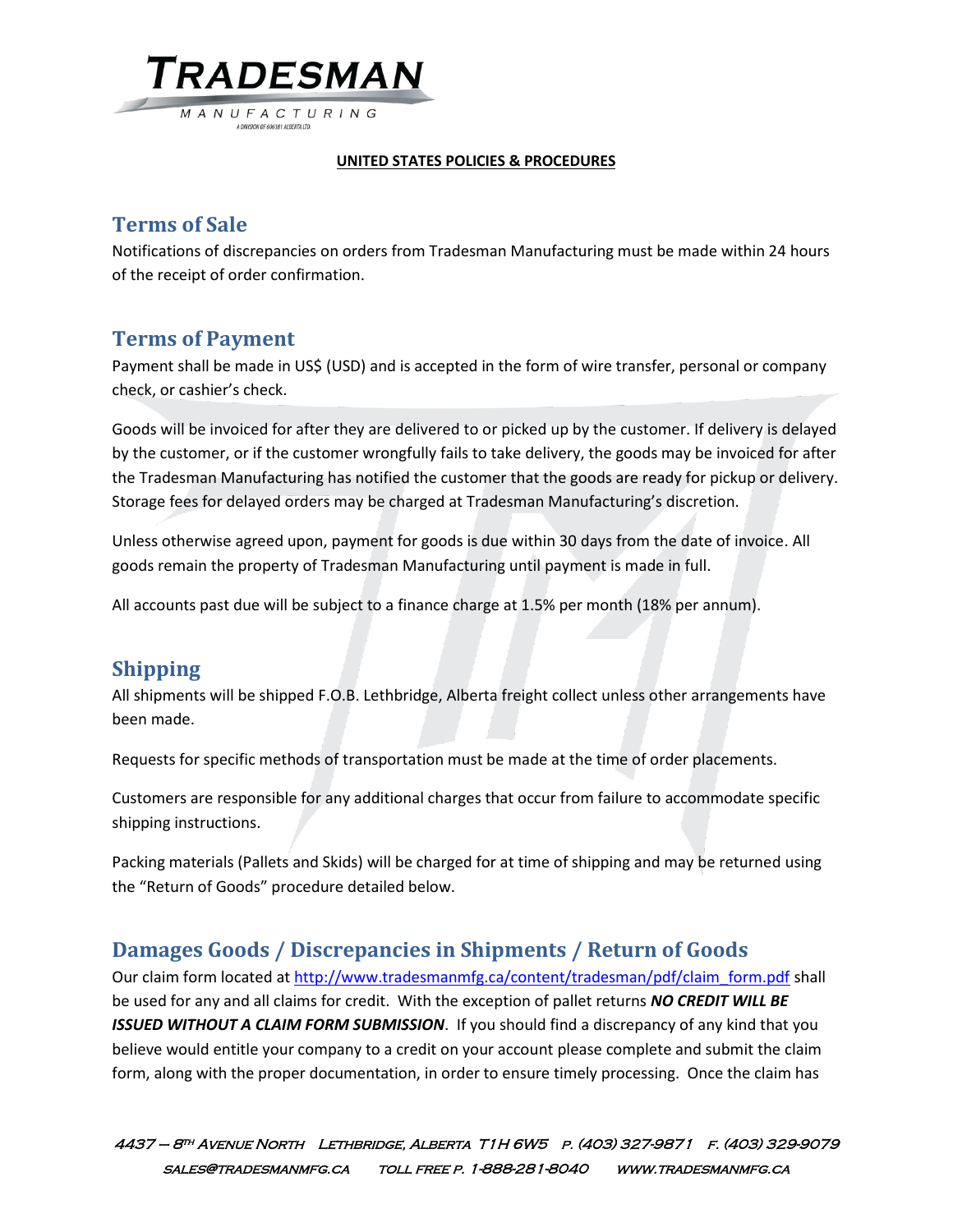

been submitted (with proper documentation) you will receive a credit on your account within 5 business days OR an explanation of why your claim has been denied within 5 business days.

You may submit your claim by either emailin[g claims@tradesmanmfg.ca](mailto:claims@tradesmanmfg.ca) or fax to 403-329-9079. Please *do not* send claims directly to any personal email addresses. Please use the attached form to claim for credit regarding:

*Product Returns Damaged Product Shipping/billing (quantity) discrepancies Pricing discrepancies (including freight charges)*

Notifications of discrepancies on shipments or of the receipt of damaged goods from Tradesman Manufacturing must be made within 48 hours of the receipt. If goods are seen to be damaged prior to unloading, pictures shall be taken showing how the products were shipped so that damage can be prevented in future shipments.

All custom and special orders (non-stock items) are non-cancellable and non-returnable.

Regular stock items may only be returned if the customer has first obtained a RGA (Return Goods Authorization) number from Tradesman Manufacturing.

A RGA number can be obtained by filling out the Claim Form and submitting it as indicated above.

All returned goods must be accompanied by the Tradesman Manufacturing RGA number and the original invoice number.

The customer is responsible for payment of freight on any returned goods.

Returned goods must be in resalable condition, determined at Tradesman Manufacturing's discretion, in order to receive credit.

All returned goods that were returned due to customer error are subjected to a 30% restocking fee.

### **Cancellations**

All custom and special orders (non-stock items) are non-cancellable and non-returnable.

All cancelled orders of stock items are subject to a 30% restocking fee.